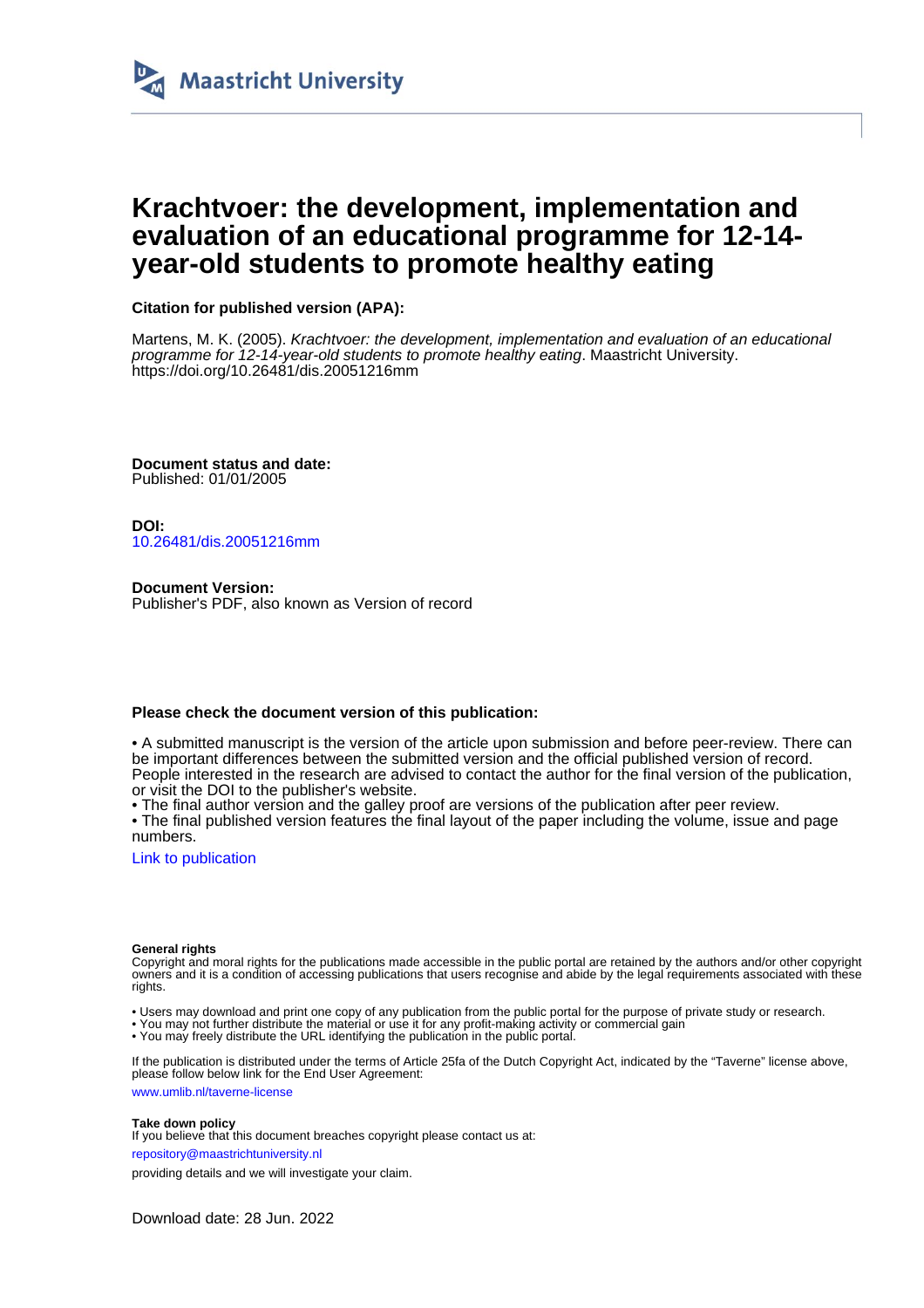# Summary

This thesis reports on a number of research studies into the development, implementation and evaluation of Krachtvoer, a school-based educational programme to promote healthy eating hablts among 12-14-year-old students. Unhealthy eating habits of young people are a major public health problem. It is particularly important to develop effective healthy diet promotion interventions for young people, as healthy eating at an early age may be an important determinant of dietary choices in later life. To meet this challenge, the Krachtvoer nutrition education programme has been developed, implemented and evaluated. The overall goals of the programme were to increase the consumption of fruit and fruit juice, decrease the consumption of high-fat snacks and increase breakfast frequency and quality among 12-14-year-old students at lower vocational schools.

The first two studies reported on in this thesis were conducted to support the development of the Krachtvoer programme. The subsequent evaluation of the programme consisted of an effect study and a process study. The final study investigated the influence of the family environment on students' dietary behaviours and the effects of the programme.

The Introduction (chapter 1) describes the programme, which consisted of eight school lessons and included task forms, postcards, posters, a lunchbox with healthy food items, a magazine, a video, a website, a take-home bag with a newsletter and food items for the parents, taste-testing of various products and a manual with instructions for the teacher on the various lessons. The first chapter also discusses the rationale for the choice of behaviours to be targeted and for developing the programme for students of lower vocational education.

Chapter 2 describes the results of focus group interviews that were conducted with students, teachers and parents. These interviews helped us gain insight into the need for nutrition information, specific areas of interest and views about nutrition education among our target population. The focus group interviews with teachers also examined the requirements in terms of averall programme design that would promote adoption and implementation of a healthy diet intervention in the schools, such as the number and duration af the lessons. The students who **took** part in the interviews were not very enthusiastic about nutrition education, but accepted the fact that they were asked by the school to work on the topic. They felt that nutrition education could be fun if it met certain criteria. The information should not be too complex and they should be able to absorb it in an active manner, for instance by means of games. The students wanted all activities and materials to be challenging, not childish, funny, colawrful, exciting and even a bit shocking. These requirements were also confirmed by the teachers and parents. The interviews further indicated that taste preferences should be taken into account when trying to change nutrition habits. Teachers indicated that lessons about nutrition were mostly given at the beginning of the school year, and an average of 12 hours was being spent on this topic in the current cur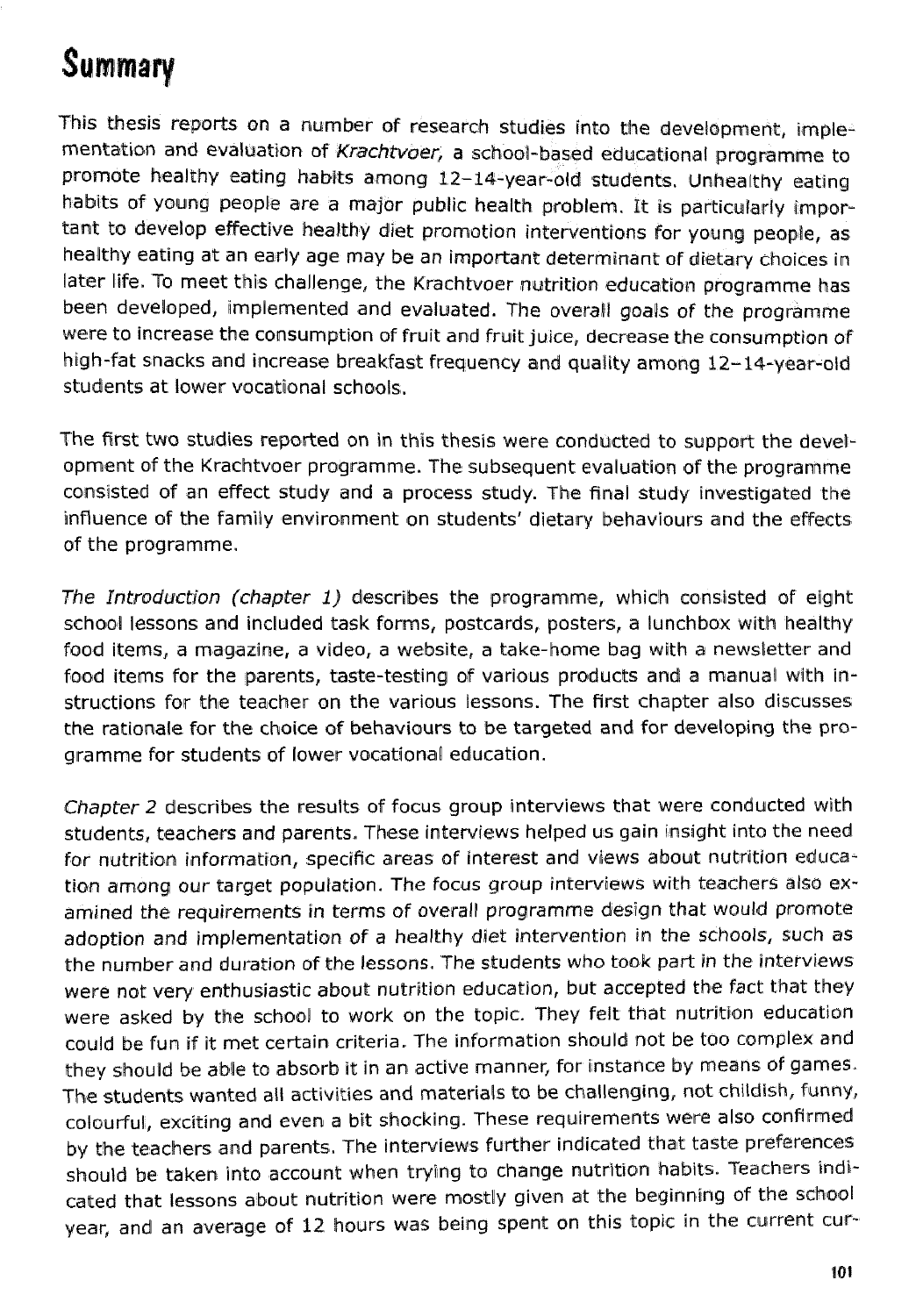riculum~, Teachers said that they preferred a number **OF** optjonal elements In the programme that would leave them some room to tallor the programme to their own teaching situation. We concluded that although designing nutrition education materials for students is not an easy task, it is essential to address nutrition in view of the current unfavourable dietary patterns and their adverse short- and long-term health consequences. Adolescents judge educational activities by certain criteria, whlich can be taken into account when designing these activities. Specific topics that interest some of the adolescents, like the consequences of skipping breakfast, can be used as a basis.

*Chapter*  $3$  *describes the relative importance of possible personal and social environ*ment predictors of the consumption of fruit, high-fat snacks and breakfast. More positive attitudes and subjective norms appeared to be associated with greater intentions to change, for all three dietary behaviours, and more positive self-efficacy expectations with greater intentions to increase fruit intake. With regard to actual consumption, a more positive attitude towards eating fruit was the only significant correlate of greater fruit consumption. A perceived lower intake by the mother and greater food availability and accessibility were found to be the main correlates of high-fat snack consumption. The results indicate that adolescents' attitudes are the most important determinants of various health-related eating behaviours and intentions to change. Interventions to promote a healthy diet among adolescents should include creative strategies to achieve positive associations with heallthy dietary changes.

Chapter 4 presents the results of a trial to assess the effects of the Krachtvoer programme on dietary behaviours and behavioural determinants. The study revealed1 beneficial effects on some, but not all behavioural measures relating to fruit intake, high-fat snack intake and breakfast habits. Some of the favourable behavioural effects occurred in the total target population, others mainly or only among those students who had the least desirable intakes at baseline. Similar patterns were found for the effects on intention to change, attitudes, subjective and descriptive norms, self-efficacy, awareness of risk behaviour, interest in the topic, perceived food rules and the availability and accessibility of food at home. Some unfavourable effects occurred among students with the most desirable values at baseline, but these effects were smaller than the favourable effects among the students with the least desirable values at baseline. This indicates that the programme did reach the students who needed it most. Although we did not find effects on all outcome indicators, the total pattern of results suggests that Krachtvoer offered added value over the existing curricula.

Chapter 5 deals with the completeness and fidelity of the programme implementation, as well as the opinions of teachers and students about the Krachtvoer programme. It was found that the teachers had implemented the programme largely according to plan, that the teachers appreciated most parts of the programme and that the students who were exposed to Krachtvoer were more appreciative of their nutrition education lessons than students who took the usual curriculum. The process evalu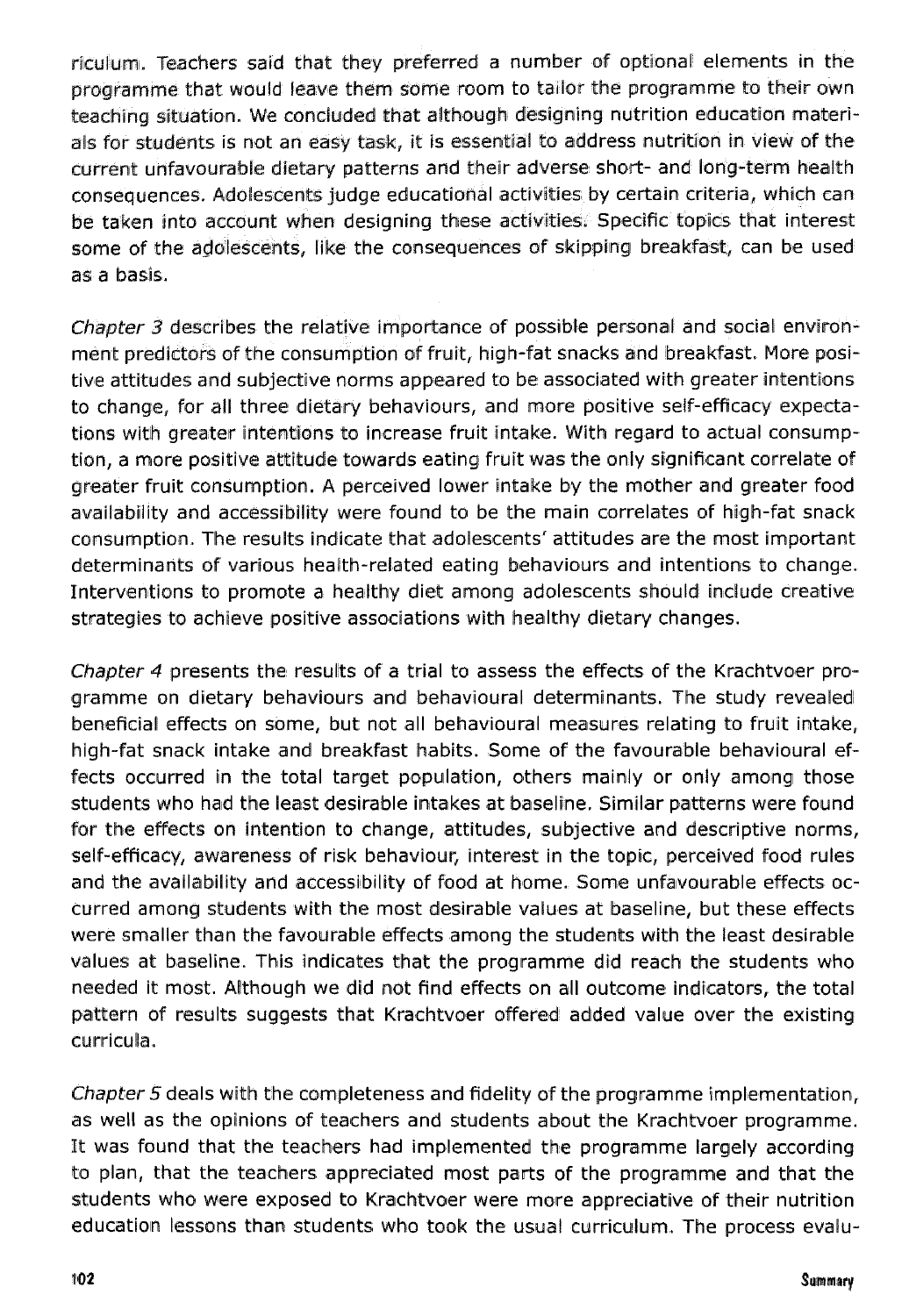ation also indicated non-optimal implementation of phase three, where activities involved implementation of solutions and an evaluation of personal goal performance. We concluded that the process study revealed the stronger and weaker parts of the programme and could be used to guide the revision process for fulrther programme improvement.

*Chapter* 6 reports on a study assessing the association between a number of familyrelated factors and fruit and snack consumption by students and ascertaining whether these family-related factors affected the Krachtvoer-induced changes in these two health-related dietary habits. The study revealed a positive association between parents' fruit intake and children's fruit intake, and a negative association between the importance of weight control in family food purchasing habits and children's sinack intake, No significant family-related predictors of programme-induced changes in either fruit or snack intake were found. The conclusions were that in the present adolescent population, the influence of family-related factors seems limited and that there are no indications that these factors modified the programme's effect. For the Krachtvoer project, this means that we found no evidence that there are subgroups of children who might profit less due to their family background.

*The final chapter (chapter 7)* first summarises the main findings of the studies, and then reviews the initial aims and a number of key decisions that were taken in the process of achieving these aims. The chapter also relates the findings of the Individual studies to each other, and discusses the findings and main methodological considerations in relation to the key decisions. We concluded that the systematic development of Krachtvoer has led to a programme that provides a promising tool to encourage students in lower vocational education to adopt healthier diets. However, the effects of the present Krachtvoer programme have been small. Since some conditions for improvement were identified, it seems advisable to revise the Krachtvoer programme before considering large-scale implementation.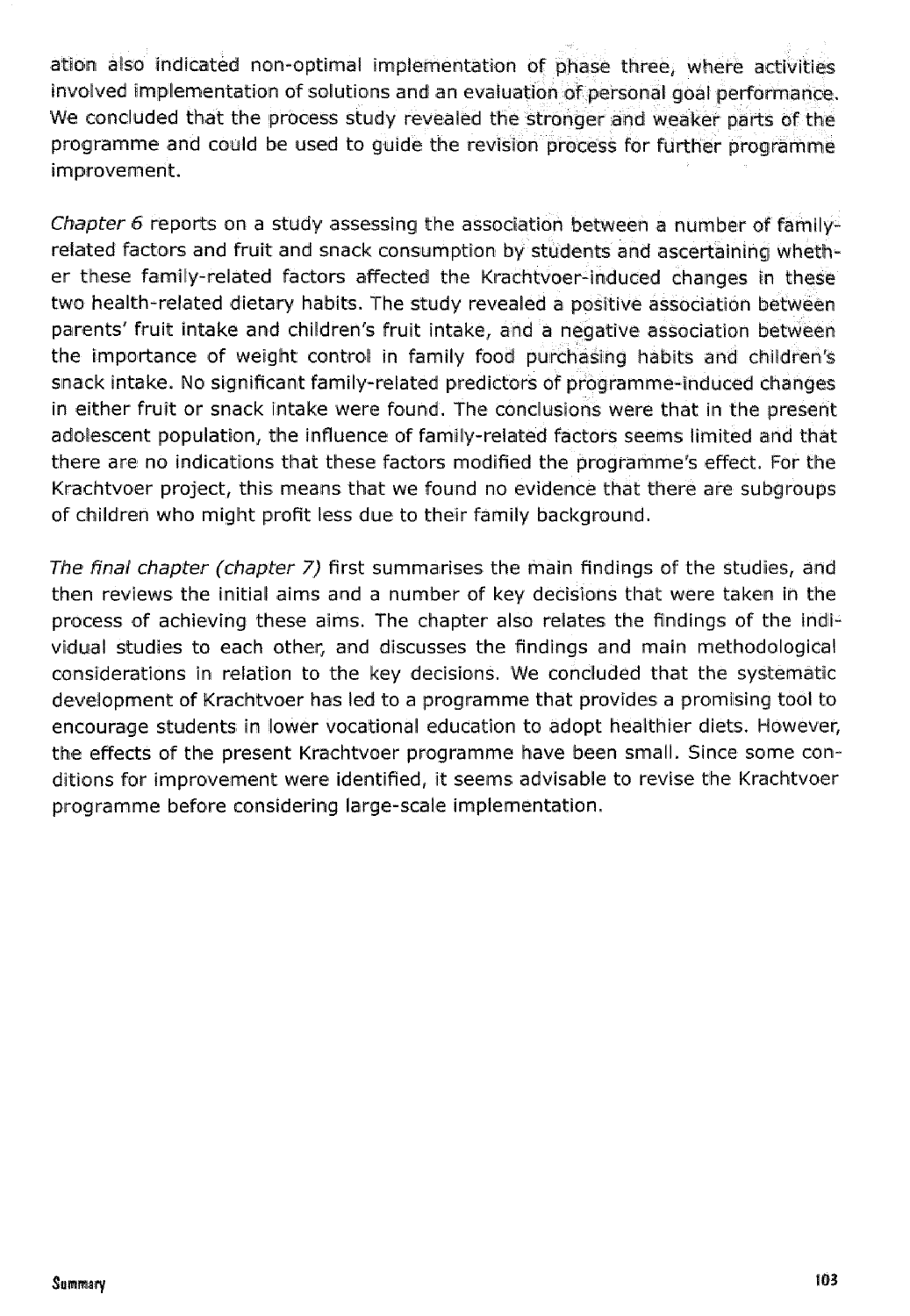# **Samenvatting**

Dit proefschrift beschrijft de ontwikkeling van een aantal studies naar de ontwikkeling, implementatie en evaluatie van het lespakket Krachtvoer. Uitgangspunt van het onderzoek is dat er (vooral via scholen) al dive~rse **voedingsvoorlichtingsactivlteiten**  voor jongleren worden uitgevoerd, maar dat deze activiteiten nauwelijks op elkaar zijn afgestemd en dat er geen onderzoek is gedaan naar de gedragseffecten van deze activiteiten. Tevens is de bestaande empirische en theoretische kennis over effectieve voedingsvoorlichtingsprogramma's voor jongeren slechts gedeeltelijk toegepast in bestaande programma's. Tijdens het project is het geïntegreerde voedingsvoorlichtingsprogramma 'Krachtvoer' voor jongeren in de basisvorming ontwikkeld. Krachtvoer probeert te stimuleren dat jongeren meer fruit en minder vette snacks gaan eten en vaker en beter gaan ontbijten. Veel jongeren in Nederland hebben ongezondere eetgewoontes dan wenselijk is. Het is in het bijzonder belangrijk om effectieve voedingsvoorlichtingsinterventies voor jongeren te ontwikkelen. Enerzijds kan het ongezonde eetgedrag voor een deel nog worden voorkomen en anderzijds is het al ontstane ongezonde gedrag nog niet verworden tot een jarenlange gewoonte en daardoor wellicht gernakkellijker te beïnvloeden.

Het eerste deel van het proefschrift toont de resultaten van de onderzoeken die zijn gebruikt om het lespakket Krachtvoer vorm te geven. Het Krachtvoerprogramma is in een veldexperiment op haalbaarheid en effectiviteit getoetst. Tevens zijn gedurende de gehele interventieperiode procesgegevens verzameld om na te kunnen gaan of het programma werd geïmplementeerd zoals gepland en of alle programma-onderdelen als haalbaar werden ervaren door de uitvoerders. Ook is tijdens de interventieperiode een vragenlijst bij ouders van leerlingen in de experimentele groep afgenomen waarin onder andere familiekarakteristieken en voedingsregels zijn nagevraagd.

*In* de introductie *(hoofdstuk d)* wordt een beschrijving giegeven van het lesprogramma Krachtvoer. Krachtvoer bestaat uit acht voedingslessen en in de Iessen wordt gebruik gemaakt van werkbladen, ansichtkaarten, een lunchtrommel met drie gezonde voedingsmiddelen, een magazine, een video, een website, een tasje met een nieuwsbrief en voedingsproducten voor thuis, smaaktesten en een docentenhandleiding woor de docent. In de introductie wordt tevens de keuze van de drie voedingsgedragingen en doelgroep gemotiveerd.

Hoofdstuk 2 beschrijft de focusgroepinterviews die zijn gehouden met adolescenten, docenten en ouders. Door deze interviews kregen we inzicht in de informatiebehoeften, specifieke interesses en ideeen wan jongeren, hun docenten en ouders op het gebied van vaedingsvoorlichting. Ulit het onderzoek bleek dat jongeren niet warm lopen voor voedingsvoorlichting, maar ze accepteren wel dat op school hun inzet wordt gevraagd voor dit onderwerp. Voedingsvoorlichting kan ook best heel leuk zijn, maar moet dan wel aan verschillende eisen voldoen. Zo moet de informatie niet te ingewikkeld zijn en op een actieve manier opgenomen kunnen worden, bijvoorbeeld via een spel. Eisen die aan alle activiteiten en materialen worden gesteld,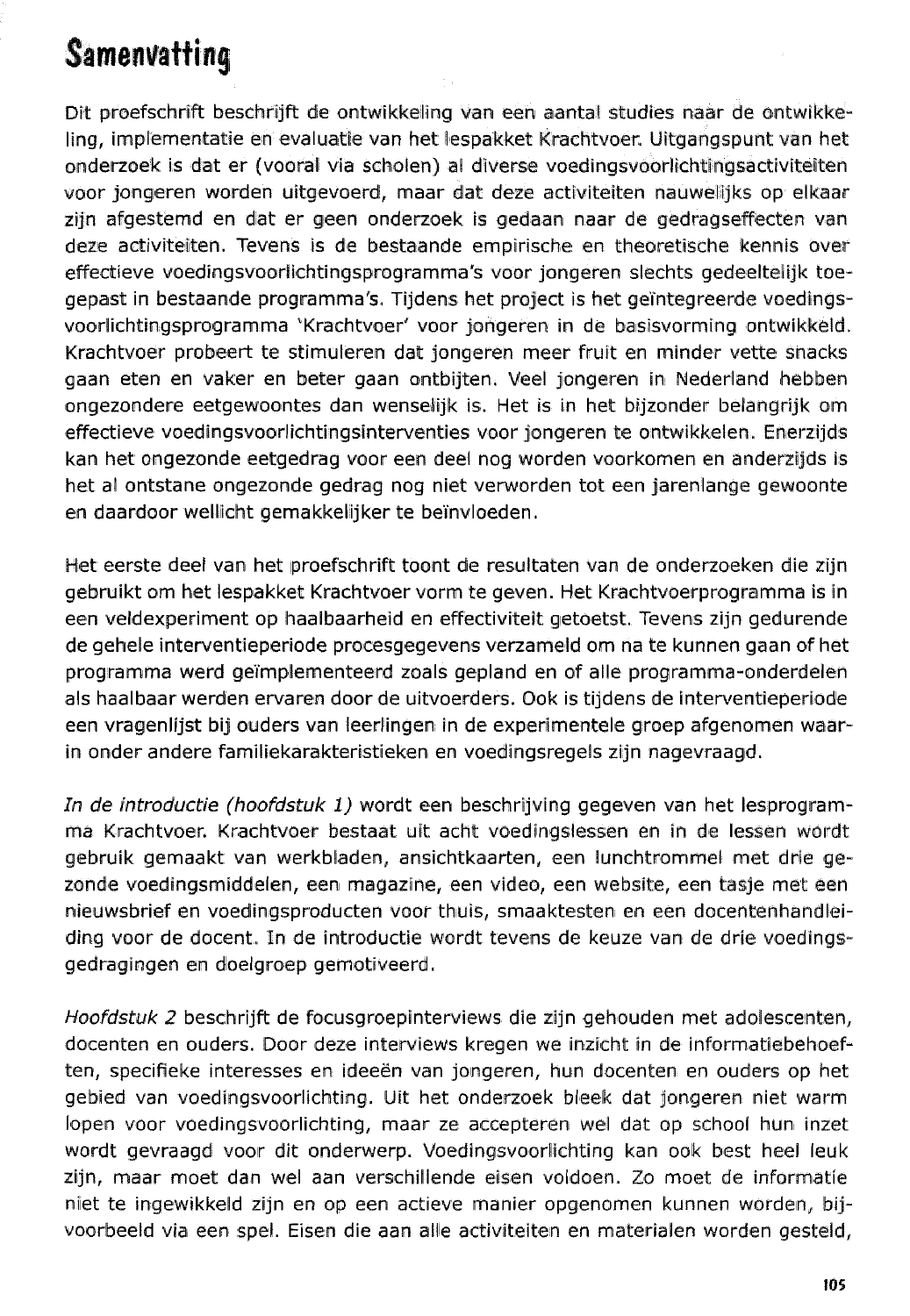zijn dat ze uitdagend, niet kinderachting, humoristisch, kleurrijk, spannend of zelfs een beetje grof moeten zijn. Deze eisen werd ook door de docenten en leraren ondersteund. Tevens bleek uit de interviews dat er rekening gehouden moet worden met smaakvooskeuren valn de jongeren. Wij concludeerden dat het ontwikkelen van voedingsvoorlichtingsactiviteiten voor jongeren geen gemakkelijke klus is. Bij de ontwikkeling van de voorlichtingsactiviteiten kan rekening gehouden worden met de doos de jongeren zelf gestelde eisen. Verder kunnen swbondewerpen, zoals wat zijn de gevalgen van het overslaan van een ontbijt, waarvoor bij in ieder gewal een deel van de jongeren belangstelling lijkt te zijn als ingang worden gebruikt.

In hoofdstuk 3 wordt ingegaan het belang van verschillende persoonlijke en sociale omgevingsfactoren voor de consumptie van fruit, snoep en snacks die veel verzadigde vetten bevatten, en ontbijt. Een meer positieve attitude en subjectieve norm lijken voor de consumptie van fruit, snoep en snacks die veel verzadigde vetten bevatten en ontbijt belangrijke factoren te zijn voor de intentie tot verandering, en meer positieve eigen-effectiviteitsverwachtingen voor een hogere intentie om fruit inname te verhogen. Attitude leek tevens de belangrijkste factor voor de consumptie van fruit. Een lage ervaren inname van snacks door de moeder, en een hoge beschikbaarheid en bereikbaarheid van snacks leken belangrijke factoren voor snackconsumptie. Bij de ontwikkeling van voedingsvoorlichtingsprogramma's zouden creatieve lesactiviteiten ingezet moeten worden om positieve associaties voor van de consumptie van Fruit, snoep en snacks die veel verzadigde vetten bevatten en ontbijt te bereiken.

*Hoofdstuk* 4 beschrijft de haalbaarheid en effectiviteit van het Krachtvoerprogramma. Er zijn kleine maar significante gedragseffecten van de interventie gevonden. Jongeren die deelnamen aan het Krachtvoerprogramma gaven in de nameting aan meer fruit te eten, minder snacks met veel verzadigd vet te eten en bij het ontbijt meer koolhydraat- en vitamine C rijke producten te eten dan de controlegroep jongeren. Sommige positieve effecten werden gevonden in de totale populatie, andere voornamelijk of alleen in de subgroep van studenten met de meest ongezonde eetgewoontes op de voormeting. Naast gedragseffecten is er bij de meeste gedragingen ook een positief effect te zien op de attitude ten aanzien van de gedragingen. Dit was een determinant die veel aandacht heeft gehad in de interventie. Er werden ook negatieve effecten gevonden in de subgroep van studenten met de meest gezonde eetgewoontes op de voormeting. Deze effecten waren echter kleiner dan de positieve effecten in de subgroep van studenten met de meest ongezonde eetgewoontes op de voormeting. Met Krachtvoerprogramma is dus in staat geweest om juist die jongeren te bereiken die er het meest baat bij hadden. Het totaal plaatje van de effecten geeft aan dat het lesprogramma Krachtvoer een meerwaarde heeft boven het gebruikelijke curriculum.

In hoofdstuk 5 wordt ingegaan op de procesgegevens die tijdens de interventieperiode zijn verzameld. In deze studie werd nagegaan of het programma werd geïmplementeerd zoals gepland en hoe de algemene opzet evenals de diverse onderdelen werden beoordeeld. Vervolgens werden er verbanden gelegd tussen de opinies en